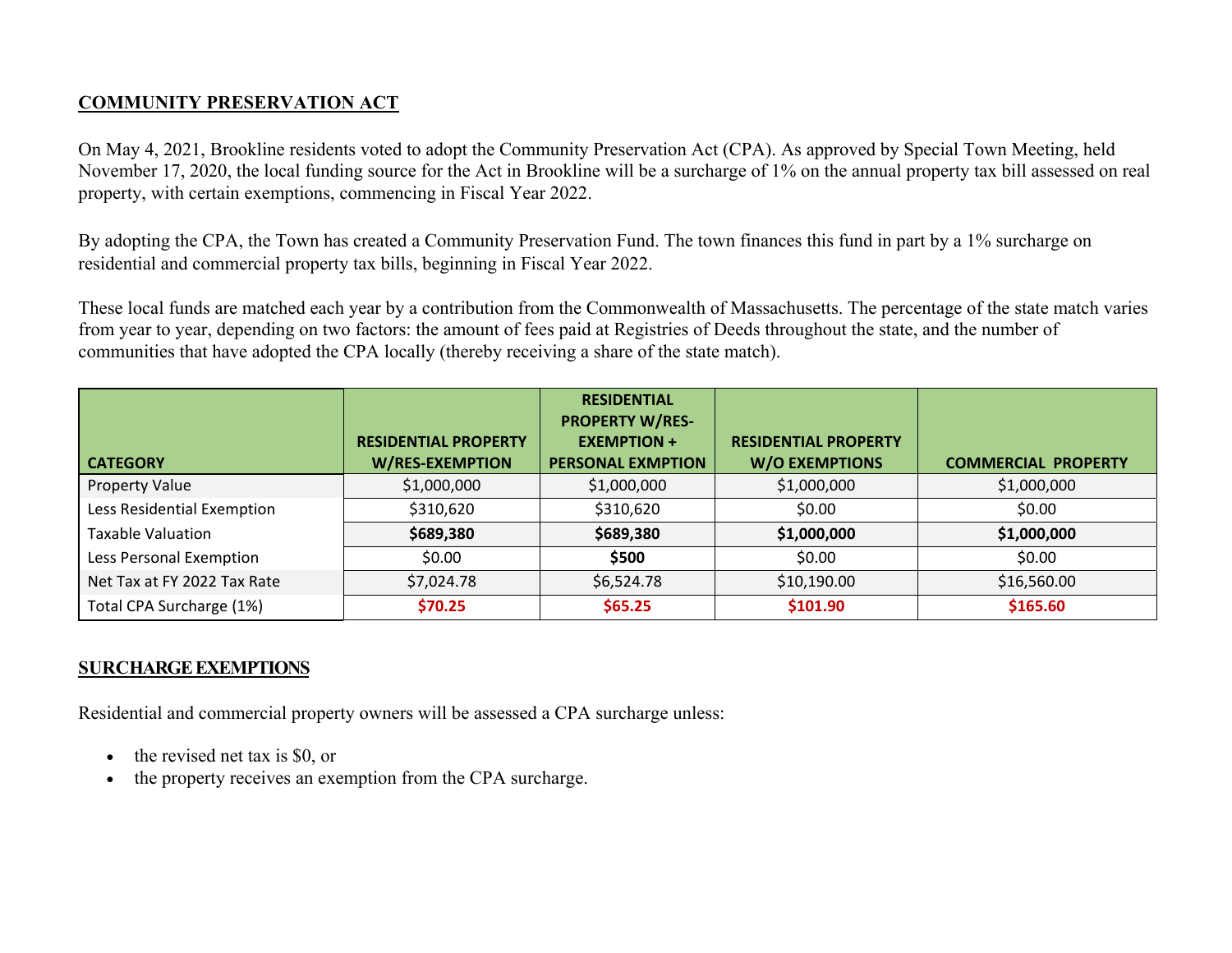## **CPA SURCHARGE EXEMPTION**

The surcharge exemption is available to low-income persons and low or moderate-income seniors, 60 years of age or older, property owners. Applicants must submit an application for exemption to the Assessing Department. Eligibility is determined by the qualifying income limits that are provided in the table below. For Fiscal Year 2022, exemption eligibility is based on the 2020 income.

### **CPA SURCHARGE EXEMPTION APPLICATION**

Exemption applications are available beginning in January of each fiscal year. They must be filed with the Assessing Department by April 1. The Fiscal Year 2022 surcharge exemption application is due by **April 1, 2022**.

Supporting documents, such as Federal and State Income Tax Returns, will be required with the application.

### **FISCAL YEAR 2022 CPA SURCHARGE EXEMPTION INCOME LIMITS**

#### **FY2022 Income Limits\***

Median Family Income **\$120,800** 

1 Person 2 Person 3 Person 4 Person 5 Person 6 Person 7 Person 8 person  $\vert$ 30% AMI - Ext. Low Income  $\vert$  \$28,200  $\vert$  \$32,200  $\vert$  \$36,250  $\vert$  \$40,250  $\vert$  \$43,500  $\vert$  \$46,700  $\vert$  \$49,950  $\vert$  \$53,150 50% AMI ‐ Low Income \$47,000 \$53,700 \$60,400 \$67,100 \$72,500 \$77,850 \$83,250 \$88,600 80% AMI - Mod Income | \$70,750 | \$80,850 | \$90,950 \$101,050 \$109,150 \$117,250 \$125,350 \$133,400 100% AMI \$84,560 \$96,640 \$108,720 \$120,800 \$130,464 \$140,128 \$149,792 \$159,456 124.00% 132% 70% 80% 90% 100% 108% 116%

\*Released on 4/6/21 by the U.S. Department of Housing and Urban Development